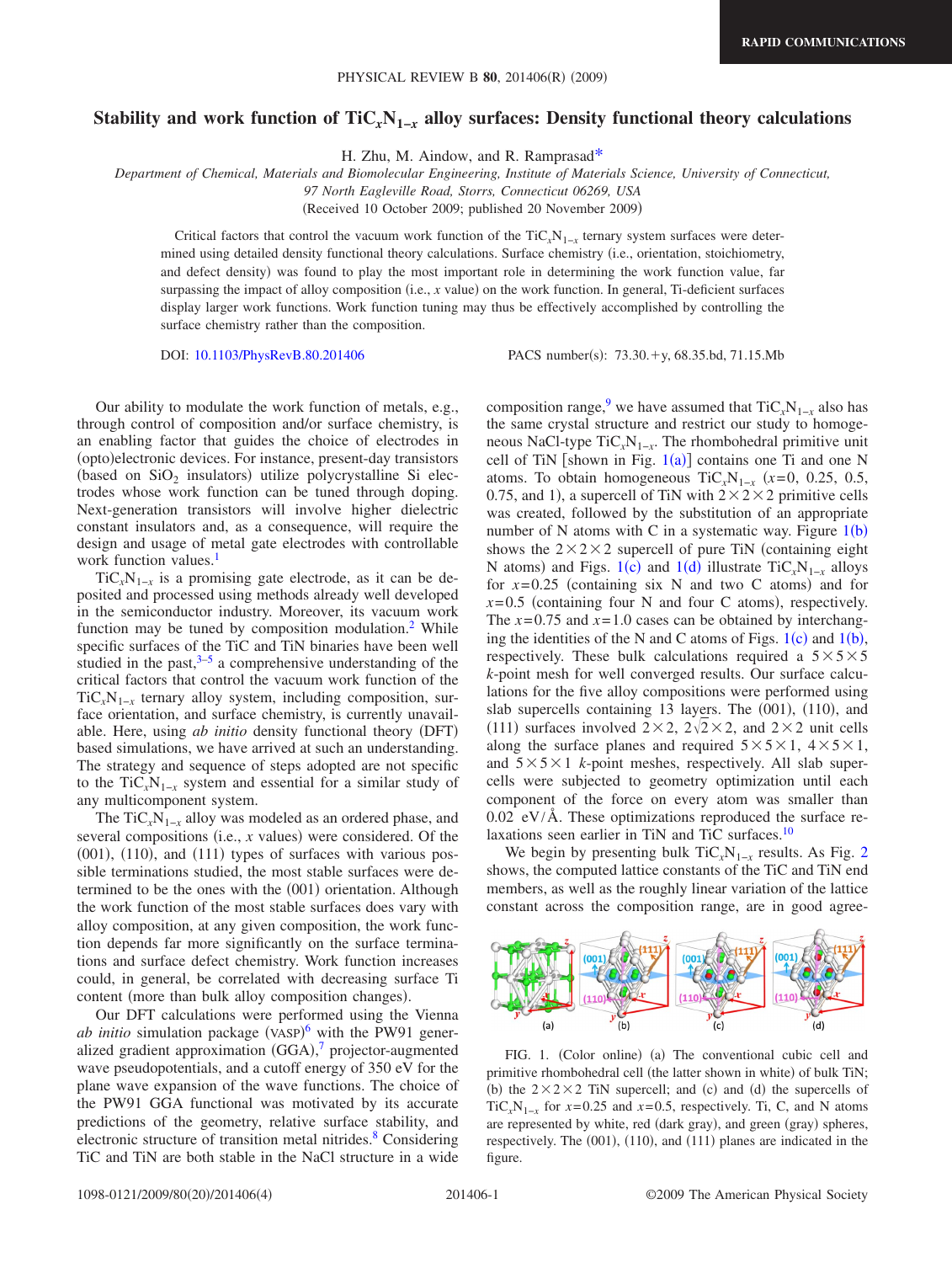

FIG. 2. (Color online) Lattice constants and formation energies per Ti of bulk TiC<sub>*x*</sub>N<sub>1−*x*</sub> as a function of *x*.

ment with available experimental data.<sup>11</sup> Figure [2](#page-1-0) also shows the formation energy,  $E_{form}$ , of bulk  $TiC_xN_{1-x}$  alloys, defined as

$$
E_{\text{form}} = E_{\text{TiC}_x N_{1-x}, \text{bulk}} - x E_{\text{TiC}, \text{bulk}} - (1 - x) E_{\text{TiN}, \text{bulk}}, \quad (1)
$$

where  $E_{\text{TiC}_x\text{N}_{1-x}$ ,bulk,  $E_{\text{TiC},\text{bulk}}$ , and  $E_{\text{TiN},\text{bulk}}$  are the calculated DFT energies per Ti atom of the bulk  $\text{TiC}_x\text{N}_{1-x}$  alloy, pure TiC, and pure TiN, respectively. As the figure shows, the  $TiC<sub>x</sub>N<sub>1-x</sub>$  ternary in the NaCl crystal structure is stable to the decomposition to the TiC and TiN binaries, consistent with prior experimental and DFT works.<sup>12[,13](#page-3-12)</sup>

For each of the compositions discussed above, we considered the  $(001)$ ,  $(110)$ , and  $(111)$  surfaces, the normally observed ones for  $TiC_xN_{1-x}$ <sup>[14](#page-3-13)</sup> Depending on the bulk composition and orientation, the stacking sequence of planes and the composition within a plane can vary. Figure [1](#page-0-0) shows the three classes of planes considered here, and Table [I](#page-1-1) lists all possible stacking sequences for a given bulk composition and orientation. To study the properties of these possible surfaces, symmetric slabs with identical top and bottom surfaces were created. We note that not all surfaces are "stoichiometric," i.e., not all layers have the same composition as the

<span id="page-1-1"></span>TABLE I. The stacking sequences of TiC<sub>*x*</sub>N<sub>1−*x*</sub> along the  $\langle 001 \rangle$ ,  $\langle 110 \rangle$ , and  $\langle 111 \rangle$  directions.

|                                                 | Bulk composition |                    |                    |                                       |               |
|-------------------------------------------------|------------------|--------------------|--------------------|---------------------------------------|---------------|
| Direction                                       | $x=0$            | $x=0.25$           | $x = 0.5$          | $x=0.75$                              | $x=1$         |
| $\langle 001 \rangle$ and $\langle 110 \rangle$ | $\bullet$        |                    |                    |                                       | ÷             |
|                                                 | TiN              | $TiC_{0.5}N_{0.5}$ | $TiC_{0.5}N_{0.5}$ | $TiC_{0.5}N_{0.5}$                    | <b>TiC</b>    |
|                                                 | <b>TiN</b>       | <b>TiN</b>         | $TiC_{0.5}N_{0.5}$ | <b>TiC</b>                            | TiC           |
|                                                 | TiN              | $TiC_{0.5}N_{0.5}$ |                    | $TiC_{0.5}N_{0.5}$ $TiC_{0.5}N_{0.5}$ | <b>TiC</b>    |
|                                                 | <b>TiN</b>       | TiN                | $TiC_{0.5}N_{0.5}$ | <b>TiC</b>                            | <b>TiC</b>    |
|                                                 |                  |                    |                    |                                       |               |
| $\langle 111 \rangle$                           |                  |                    |                    |                                       | $\vdots$      |
|                                                 | Ti               | Ti                 | Ti                 | Ti                                    | Ti            |
|                                                 | N                | CN <sub>3</sub>    | CN                 | $C_3N$                                | $\mathcal{C}$ |
|                                                 | Ti               | Ti                 | Ti                 | Ti                                    | Ti            |
|                                                 | N                | CN <sub>3</sub>    | <b>CN</b>          | $C_3N$                                | C             |
|                                                 |                  |                    |                    |                                       |               |

## <span id="page-1-0"></span>ZHU, AINDOW, AND RAMPRASAD **PHYSICAL REVIEW B 80**, 201406(R) (2009)

bulk. For instance, only the (001) and (110) surfaces of TiN, TiC, and  $TiC_{0.5}N_{0.5}$  are stoichiometric and hence nonpolar. All other surfaces are polar and hence require the specification of their surface energies in terms of the chemical potentials of the elemental components,  $15$  as will be described below.

The surface energy,  $\sigma_{\text{surf}}$ , is defined as

$$
\sigma_{\text{surf}} = (E_{\text{slab}} - E_{\text{bulk}})/2A, \qquad (2)
$$

where  $E_{\text{slab}}$  and  $E_{\text{bulk}}$  are the energies of the slab and of the bulk material, respectively, containing the same number and type of atoms as the slab. *A* is the surface area and the factor 2 accounts for the fact that we have two identical surfaces in the supercell.  $E_{\text{bulk}}$  could be expressed as

$$
E_{\text{bulk}} = n_{\text{Ti}}\mu_{\text{Ti}} + n_{\text{C}}\mu_{\text{C}} + n_{\text{N}}\mu_{\text{N}},\tag{3}
$$

where  $\mu_{Ti}$ ,  $\mu_{C}$ , and  $\mu_{N}$  are the chemical potentials of Ti, C, and N atoms in bulk  $TiC<sub>x</sub>N<sub>1−x</sub>$ , respectively, and  $n<sub>Ti</sub>$ ,  $n<sub>C</sub>$ , and  $n_N$  are the number of Ti, C, and N atoms in the slab.

<span id="page-1-2"></span>Since

$$
E_{\rm TiC}_x N_{1-x}^{\text{bulk}} = \mu_{\rm Ti} + x\mu_{\rm C} + (1-x)\mu_{\rm N},\tag{4}
$$

the surface energy could be specified based on DFT energies and  $\mu_{\rm C}$  and  $\mu_{\rm N}$  as follows:

$$
\sigma_{\text{surf}} = \{E_{\text{slab}} - n_{\text{Ti}} E_{\text{TiC}_x N_{1-x}, \text{bulk}} - (n_{\text{C}} - x n_{\text{Ti}}) \mu_{\text{C}} - [n_{\text{N}} - (1 - x) n_{\text{Ti}}] \mu_{\text{N}}\} / 2A. \tag{5}
$$

We note that for a stoichiometric or nonpolar surface  $\lceil$  in which case  $n_{\text{Ti}}$ : $n_{\text{C}}$ : $n_{\text{N}}$ =1:*x*:(1−*x*)] the surface energy is uniquely specified as  $\sigma_{\text{surf}} = (E_{\text{slab}} - n_{\text{Ti}} E_{\text{TiC}_x N_{1-x}}) / 2A$ , but for polar surfaces, the surface energy is a function of  $\mu_{\rm C}$  and  $\mu_{\rm N}$ . By treating  $\mu_{\rm C}$  and  $\mu_{\rm N}$  as free parameters, one could determine the surface energy of the  $(001)$ ,  $(110)$ , and  $(111)$ surfaces with various terminations and bulk compositions. Furthermore, the surface with the lowest surface energy for a given combination of  $\mu$ <sup>C</sup> and  $\mu$ <sup>N</sup> can be determined. This has been done here for all five TiC<sub>*x*</sub>N<sub>1−*x*</sub> crystals considered, as displayed in Fig. [3.](#page-2-0)

We could further specify which surface is the most expected one for a given composition by noting that the possible values  $\mu_C$  and  $\mu_N$  can take for a stable ternary alloy are limited by certain constraints.<sup>15</sup> To avoid elemental segregation from the TiC<sub>*x*</sub>N<sub>1−*x*</sub> ternary,  $\mu_{Ti}$ ,  $\mu_{C}$ , and  $\mu_{N}$  should satisfy the following inequalities:

$$
\mu_{Ti} \leq \mu_{Ti,bulk},
$$
\n
$$
\mu_{C} \leq \mu_{C,bulk},
$$
\n
$$
\mu_{N} \leq \mu_{N_2,gas}/2,
$$
\n(6)

<span id="page-1-3"></span>where  $\mu_{\text{Ti,bulk}}, \mu_{\text{C,bulk}},$  and  $\mu_{\text{N}_2,\text{gas}}$  are the chemical potentials of Ti, C, and N in their stable elemental forms. Bulk Ti and C are assumed to be in the close-packed hexagonal and graphite structures, respectively, and the most stable elemental state of N is assumed to be gas phase  $N_2$ . In addition, to avoid segregation of the binary compounds from  $\text{TiC}_x\text{N}_{1-x}$ , the following inequalities must be satisfied: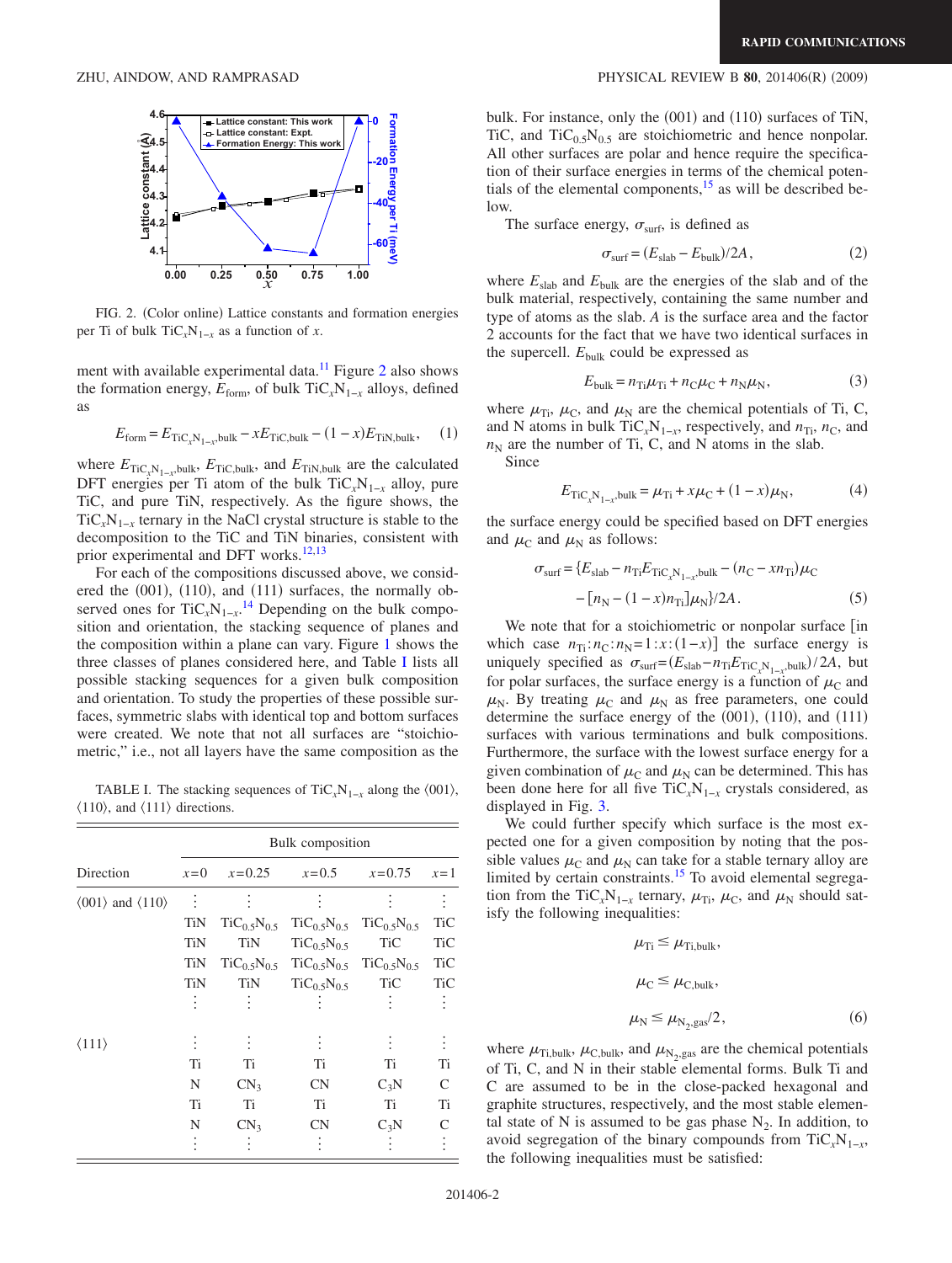<span id="page-2-0"></span>

<span id="page-2-1"></span>FIG. 3. (Color online) Stability of TiC<sub>*x*</sub>N<sub>1-*x*</sub> surfaces for (a)  $x=0$ , (b)  $x=0.25$ , (c)  $x=0.5$ , (d)  $x=0.75$ , and (e)  $x=1.0$ . The lowest energy surface for each  $(\mu_C, \mu_N)$  combination is indicated. The boundaries between two different lowest energy surfaces are represented by black lines. The hatched area represents the allowed ranges of  $\mu_C$  and  $\mu_N$  within which TiC<sub>*x*</sub>N<sub>1−*x*</sub> is stable to decomposition. In (a) and (e), surface energies depend only on  $\mu_N$  and  $\mu_C$ , respectively. The upper boundary in (a) can shift based on the *T* and  $P_{N_2}$ .

$$
\mu_{Ti} + \mu_C \le \mu_{TiC,bulk},
$$
  
\n
$$
\mu_{Ti} + \mu_N \le \mu_{TiN,bulk},
$$
  
\n
$$
3\mu_C + 4\mu_N \le \mu_{C_3N_4,bulk},
$$
\n(7)

where  $\mu_{\text{TiC},\text{bulk}}$ ,  $\mu_{\text{TiN},\text{bulk}}$ , and  $\mu_{\text{C}_3\text{N}_4,\text{bulk}}$  are the chemical potentials of bulk TiC, TiN, and  $\beta$ -C<sub>3</sub>N<sub>4</sub>, respectively. Equation ([4](#page-1-2)) can be used to eliminate  $\mu_{Ti}$  from the above inequalities. Neglecting the temperature or *T* dependence of the chemical potentials of condensed matter allows the replacement of the bulk chemical potentials by the appropriate DFT energies. The *T* and pressure  $(P_{N_2})$  dependence of  $\mu_{N_2,gas}$  may be preserved by expressing the latter as the sum of the DFT energy of  $N_2$ ,  $E_{N_2}$ , and its chemical potential change with *T* and  $P_{N_2}$ ,  $\Delta\mu_{\text{N}_2,\text{gas}}(\bar{T},P_{\text{N}_2})$ . With these simplifications, Eqs. ([6](#page-1-3)) and ([7](#page-2-1)) reduce to

$$
\mu_{\rm C} \le E_{\rm C,bulk},
$$
  

$$
\mu_{\rm N} \le [E_{\rm N_2} + \Delta \mu_{\rm N_2,gas}(T, P_{\rm N_2})]/2,
$$
  

$$
3\mu_{\rm C} + 4\mu_{\rm N} \le E_{\rm C_3N_4,bulk},
$$

 $x\mu_C + (1 - x)\mu_N \ge E_{\text{TiC}_xN_{1-x},\text{bulk}} - E_{\text{Ti,bulk}},$ 

$$
\mu_{\rm C} - \mu_{\rm N} \le (E_{\rm TiC_xN_{1-x}, bulk} - E_{\rm TiC, bulk})/(x - 1),
$$

<span id="page-2-2"></span>
$$
\mu_{\rm C} - \mu_{\rm N} \ge (E_{\rm TiC}_x N_{1-x} \text{bulk} - E_{\rm TiN, bulk})/(x). \tag{8}
$$

Using the above inequalities, we demarcate regions of "allowed" chemical potentials by the hatched area in Fig. [3,](#page-2-0) representing the  $(\mu_C, \mu_N)$  combination for which ternary  $TiC<sub>x</sub>N<sub>1-x</sub>$  will be stable to decomposition. We note that, depending on the composition, the hatched area falls either entirely or mostly within (001) regions. In the case of TiN [Fig. [3](#page-2-0)(a)], owing to the *T* and  $P_{N_2}$  dependence of  $\mu_N$ , the upper boundary of the allowed region could shift into the (111) N-terminated region. We note that the *T* and  $P_{N_2}$  dependence of  $\Delta\mu_{\text{N}_2, gas}$  has not been explicitly taken into account as its effect is minor in the case of pure TiN and irrelevant in the case of the other alloys. Also, in the case of TiC [Fig.  $3(e)$  $3(e)$ ], the (111) surface may be favored for a small range of  $\mu_{\rm C}$ . However, these excursions of the hatched area into non-(001) regions are minor. Based on this analysis, we predict that the (001) surfaces of TiC<sub>*x*</sub>N<sub>1−*x*</sub> (with surface terminations depending on the bulk composition) are the most stable surfaces among the surfaces considered.

Next, using established techniques,  $16,17$  $16,17$  we determined the work function for each of the surfaces considered above. In this method, the planar averaged local electronic potential normal to the surface and that of the corresponding bulk along the same direction are matched, yielding the work function as the difference between the vacuum and the Fermi energy. Figure  $4(a)$  $4(a)$  shows the work function of the stable surfaces for each of the five TiC<sub>*x*</sub>N<sub>1−*x*</sub> compositions considered, along with available prior theoretical<sup>3</sup> (solid circles) and experimental $4.5$  $4.5$  (open circles) results. To aid in a systematic evaluation of trends across surface orientations and terminations, the work function results for all surfaces considered are collected and portrayed in Fig.  $4(b)$  $4(b)$ . Several



FIG. 4. (Color online) (a) Work function of the stable surfaces of TiC<sub>*x*</sub>N<sub>1−*x*</sub> alloys versus composition. (b) Work function results for all TiC<sub>*x*</sub>N<sub>1−*x*</sub> surface orientations and terminations considered. (c) Work function versus  $4\pi\mu/A$  for TiC surfaces, where  $\mu$  and *A* are the surface dipole moment and the surface area. The surface composition is shown beside each data point.